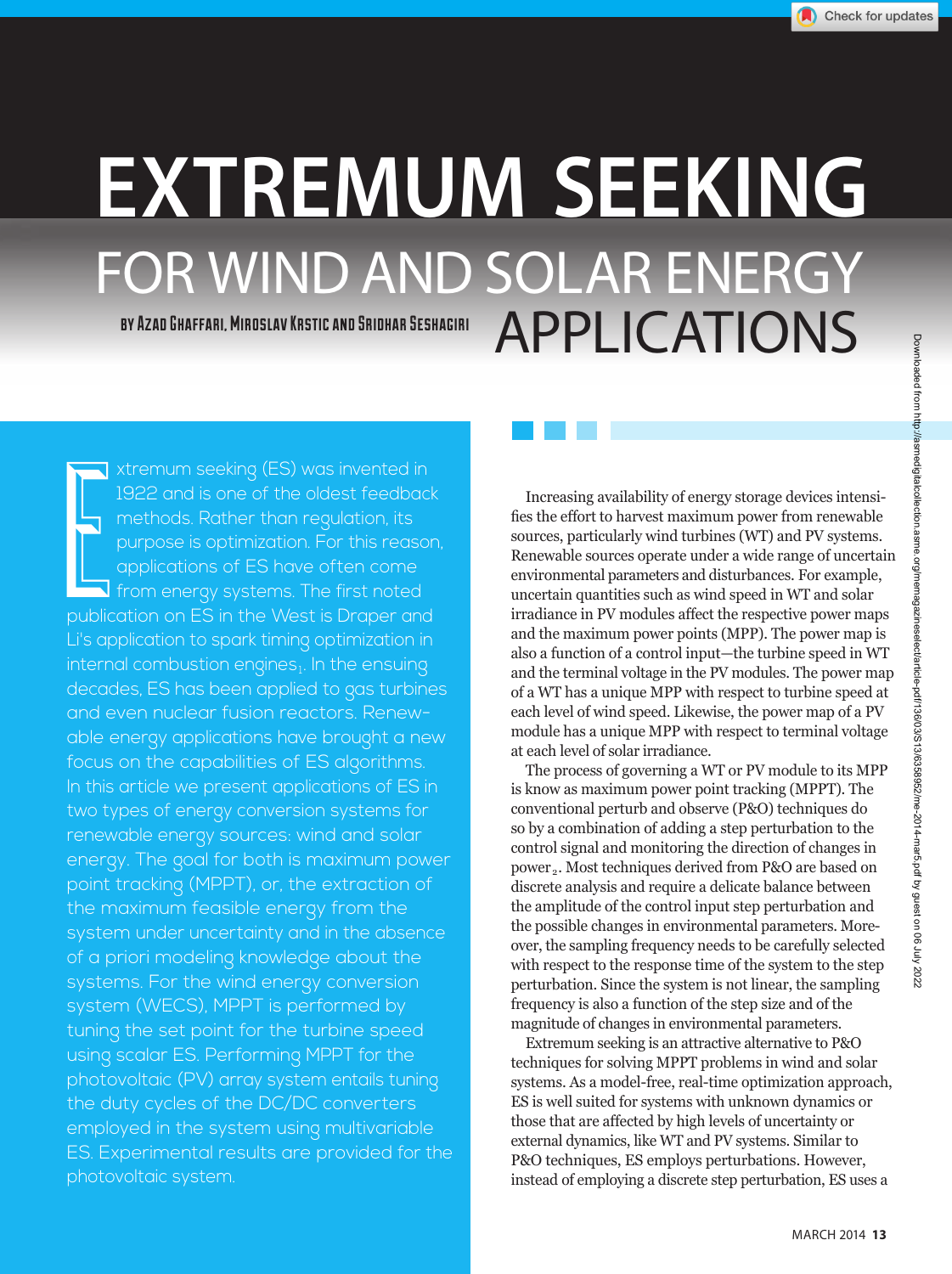continuous oscillatory perturbation, also known as a "probing function." More importantly, ES does not merely monitor the direction of the output response but exploits the measured response to estimate the gradient of the power map and update the control input in proportion to the gradient of the power map<sub>3–6</sub>.

ES has the dual benefit of rigorously provable convergence and the simplicity of hardware implementation. In addition to a probing signal, the ES algorithm employs only an integrator, as well as optional high-pass and a low-pass filters. The amplitude and frequency of the probing function in ES influence the precision of the MPPT algorithm. However, the frequency selection is not as complicated as the selection of the sampling frequency in P&O technique. For dynamic systems, it is enough to select the ES probing frequency reasonably smaller than the highest frequency that can pass the system without significant attenuation.

ES guides the system to its MPP regardless of changes in environmental parameters, as long as the changes are slow. While the power map shape defines the convergence rate of the conventional gradient-based ES, we also present in this article more sophisticated schemes like the Newton-based ES to alleviate the issue of unsymmetrical transients $<sub>7</sub>$ .</sub>

In some cases we need an inner-loop control to achieve desired closed-loop performance, for example, for speeding up the convergence rate and alleviating magnetic saturation in WT systems. Combining a discrete MPPT method such as P&O with a continuous inner-loop control creates a hybrid system that needs careful parameter selection, particularly the sampling period and perturbation amplitude. In contrast, ES can be applied without modifications to any system with a stabilizing inner-loop control.

A distributed MPPT architecture is not the most efficient option for handling a multivariable power map, such as a cascade PV configuration with one converter per module. For multivariable MPPT, the complexity of P&O algorithms increases dramatically with the size of the input vector. In contrast, ES trivially extends to multivariable MPPT, with only a few restrictions in selecting the probing frequencies. Furthermore, with ES we have the option of employing the algorithm's Newton-based version to achieve transients that are symmetric relative to the peak of the MPP and uniform in speed for multiple modules.

This paper is organized as follows. The next section introduces both gradient and Newton-based ES schemes. Subsequently, a Scalar gradient-based ES is combined with a nonlinear inner-loop control developed from field-oriented control (FOC) to achieve power control and optimization in WT. Simulation results demonstrate the effectiveness of the proposed algorithm. Finally, multivariable MPPT based on ES for PV systems are presented, and the validity of the proposed algorithms with experimental results are verified.

**THE BASICS OF EXTREMUM SEEKING**<br> **A** gradient-based ES for multi-input static maps Agradient-based ES for multi-input static maps is shown in **Figure 1**. The algorithm measures the scalar signal  $y(t) = Q(\theta(t))$ , where  $Q(\cdot)$  is an unknown map whose input is the vector  $\theta = [\theta_1, \theta_2, \cdots, \theta_n]^T$ . The map has a unique maximum point at  $\theta^* = [\theta_1^*, \theta^*, \cdots, \theta_n^*]^T$  where

$$
\frac{\partial Q}{\partial \theta}(\theta^*) = 0, \quad \frac{\partial^2 Q}{\partial \theta^2}(\theta^*) = H < 0, \ H = H^T \qquad \mathbf{1}
$$

where H is the Hessian matrix and defines the shape of the unknown map around its maximum point.

Gradient estimation is helped by the signals

$$
S(t) = [a_1 \sin(\omega_1 t) \cdots a_n \sin(\omega_n t)]^T
$$
 2

$$
M(t) = \left[\frac{2}{a_1}\sin(\omega_1 t)\cdots\frac{2}{a_n}\sin(\omega_n t)\right]^T \quad 3
$$

with nonzero perturbation amplitudes  $a_i$  and with a gain matrix *K* that is diagonal. Some restrictions are imposed on the probing frequencies,  $\omega_i$ . For the unknown map,  $Q(\cdot)$ , the averaged system is

$$
\tilde{\theta} = \ K H \tilde{\theta} \tag{4}
$$



**FIGURE 1 The gradient-based ES for a static map.**

where , and is an estimate of the optimal input vector, . If the user chooses the elements of the diagonal gain matrix as positive, the ES algorithm is guaranteed to be locally convergent. However, the convergence rate depends on the unknown Hessian *H*. This weakness of the gradient-based ES algorithm is removed with the Newton-based ES algorithm.

A Newton version of the ES algorithm, shown in **Figure 2**, ensures that the convergence rate be user-assignable, rather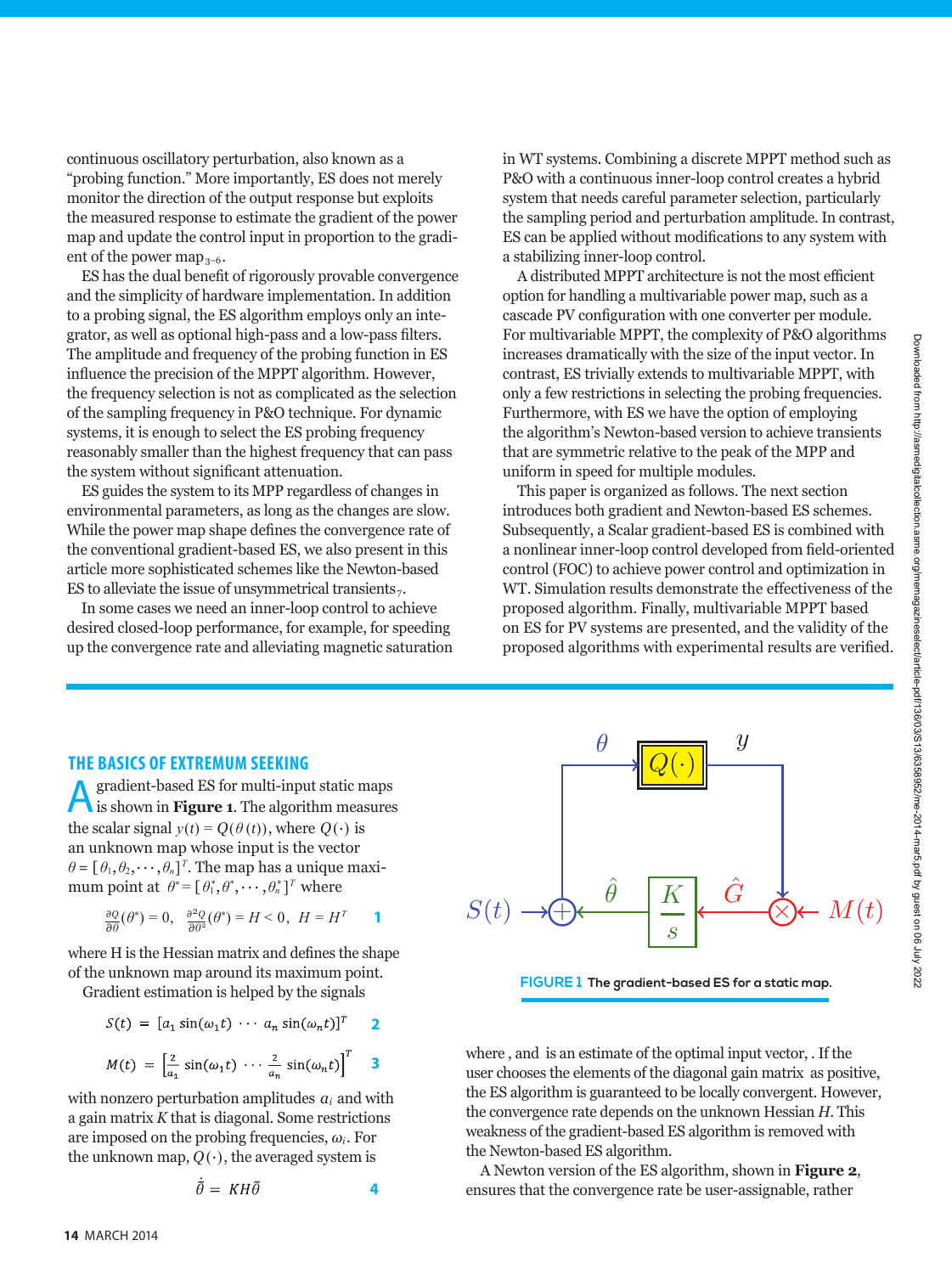

**FIGURE 2 A Newton-based ES for a static map.**

than being dependent on the unknown Hessian of the map<sub>7</sub>. The elements of the demodulating matrix *N*(*t*) for generating the estimate of the Hessian are given by

$$
N_{ii}(t) = \frac{16}{a_i^2} \left( \sin^2(\omega_i t) - \frac{1}{2} \right), N_{ij}(t) = \frac{4}{a_i a_j} \sin(\omega_i t) \sin(\omega_j t).
$$
 5

The multiplicative excitation helps to generate the estimate of the Hessian as  $\hat{H}(t) = N(t)y(t)$ . The Riccati martrix differential equation *Γ*(*t*) generates an estimate of the Hessian's inverse matrix, avoiding matrix inversions of Hessian estimates that may be singular during the transient.

A quadratic map's averaged system in error variables *θ ˷* = *θ* **^ —** *θ\** , *A* quadratic  $\tilde{\Gamma} = \Gamma - H^{-1}$  is

$$
\frac{d\tilde{\theta}}{dt} = -K\tilde{\theta} , \quad \frac{d\tilde{\mathbf{r}}}{dt} = -\rho \tilde{\mathbf{r}} . \qquad 6
$$

Because they are determined by  $K$  and  $\rho$ , the eigenvalues are independent of the unknown *H*. As a result, the (local) convergence rate is user-assignable.

ES extends in a relatively straightforward manner from static maps to dynamic systems, provided the dynamics are stable and the parameters of the algorithm are chosen so that the dynamics are slower than those of the plant.

In the following section, the scalar gradient-based ES is applied to MPPT of a wind energy conversion system (WECS), with an inner-loop control.

### **WIND ENERGY CONVERSION SYSTEMS**

Wind turbines work in four different regions (see **Figure 3)**. Available wind power on the blade impact area is defined as

$$
P_w = 2\rho_a A V_w^3, \qquad A = \pi R^2, \qquad \qquad
$$

where *R* is the blade length,  $\rho_a$  is air density, and  $V_w$  is wind speed.

For Region II MPPT the turbine power is related to the wind power as

$$
P_t = \omega_t T_t = C_p(V_w, \omega_t) P_w, \quad \mathbf{8}
$$

where  $T_t$  is the rotor torque,  $\omega_t$  is the turbine speed, and  $C_p$  is the non-dimensional power coefficient, which is a measure of the ratio of the turbine power to the wind power.

The turbine speed can be used to change the power coefficient,  $C_p$ , which results in power control and optimization. The MPPT algorithm in sub-rated power region should be able to guide the WT to its MPP regardless of the variations of the wind speed. The power captured by the WT is defined by the wind speed,  $V_w$ , and the turbine speed,  $\omega_t$ . The wind speed is a disturbance input and the turbine speed can be manipulated to govern the turbine power to its MPP in subrated region. The variation of turbine power versus turbine speed is shown in **Figure 4** for different wind speeds. As shown in Fig. 4, under a constant wind speed the relevant power curve has a unique MPP, which is defined by a specific turbine speed.

#### **Inner-Loop Control Design for WECS**

One can manipulate the stator voltage amplitude,*Vom*, and its frequency,*ωo*, to obtain the desired closed-loop performance for WECS. We introduce an integrator



**FIGURE 3 Typical power curve of WT including four operating regions.**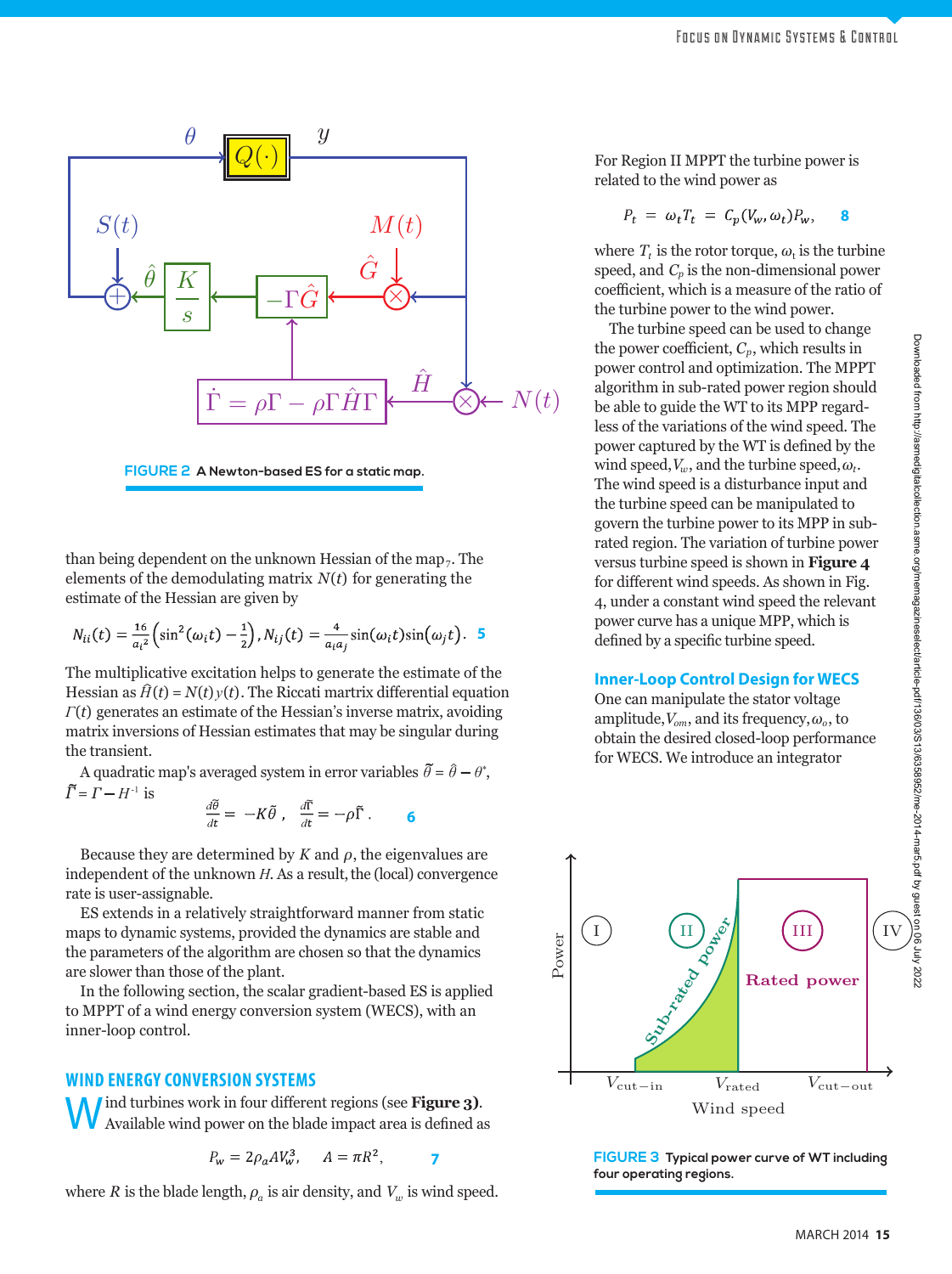

and an auxiliary input,  $u_2$ , to achieve input-output decoupling in WECS dynamics. Using one step of integration in front of *Vom* the extended equations of WECS are introduced as follows:

$$
\dot{x} = f(x) + g_1 u_1 + g_2 u_2, \quad x \in \mathbb{R}^9, u \in \mathbb{R}^2
$$

where  $x = [i_a, i_\beta, \lambda_a, \theta_o, V_{om}, \omega_r, \tilde{\theta}]$  $[\omega_r, \tilde{\theta}, \omega_t]^T$  where  $i_a$  and  $i_\beta$  are stator currents, *λ<sub>α</sub>* and *λ<sub>β</sub>* are rotor fluxes,  $\tilde{\theta} = \theta_t - \frac{\theta_r}{pn}$ ,  $\theta_r = \int_0^t \omega_r dt$ ,  $\omega_r$  is the rotor electrical frequency,  $u_1 = \omega_0$  is the electrical frequency of the stator,  $u_2$  is an auxiliary input (voltage amplitude rate) which generates the voltage amplitude of the stator.

As seen in Fig. 4, turbine speed controls power generation. Decoupling the rotor flux and electromagnetic torque produces the benefit of fieldoriented control (FOC). Turbine speed,  $x_9$ , and flux amplitude,  $x_3^2 + x_4^2$ , are introduced as measurable outputs for this reason. Feedback linearization is applied based on the selected outputs. This results in the regulation of turbine speed,  $\omega_t$ , to its reference value  $\omega_t^{\text{ref}}$ , while the amplitude of rotor flux,  $|\lambda| = \sqrt{x_3^2 + x_4^2}$ , converges to its desired value,  $|\lambda|^{ref}$ .

#### **Wind Turbine Power Optimization**

To overcome challenges associated with the conventional power control and optimization algorithms and to remove the dependence of the MPPT algorithm on system modeling and identification, an ES algorithm for MPPT of WECS is employed.

Access to turbine power measurements and speed manipulation are assumed in this article. Although there is no model of the power coefficient or turbine power, its power map has one MPP under any wind speed.

The proposed nonlinear control not only achieves the desired closedloop performance, but faster response time (high power efficiency) as it also prevents magnetic saturation. The ES scheme with inner-loop control is shown in **Figure 5**. Shown here, the reference inputs of the inner-loop control are  $\omega_t^{\text{ref}}$ and  $|\lambda|^{ref}$ . The MPP is parameterized by the optimal turbine speed at each wind speed, as estimated by the ES loop. The other control input,  $|\lambda|^\text{ref}$ , defines the level of the flux linkage of the rotor which prevents induction generator from magnetic saturation.

Combination of the Controller and WECS results in fast dynamics, while the dynamics contained in the ES algorithm are of slow and medium speeds. The algorithm estimates the optimal turbine speed,  $\omega_t^{\text{ref}} = \omega_t^*$ . With respect to the controller-system's fast dynamics, this can be considered a constant value.

#### **Simulation Results on a WECS Model**

A time frame of 30 seconds demonstrates the differences between the proposed algorithm and that of the conventional MPPT which is based on P&O with an FOC in the inner loop. The MPPT process is shown in **Figure 6**. The extracted energy by our proposed algorithm is 2.36% higher than the extracted energy by the conventional MPPT and FOC. Our algorithm provides perfect input-output decoupling and guarantees a larger domain of attraction, which increases performance robustness with respect to the system parameters. The improved efficiency also increases the competitiveness of wind energy.

### **PHOTOVOLTAIC SYSTEMS**

**Extremum seeking has been applied to<br>
<b>EXECUTE:** MPPT design for photovoltaic (PV) microxtremum seeking has been applied to converter systems, where each PV module is coupled with its own DC/DC converter. Most existing MPPT designs are distributed (decentralized), i.e., they employ one MPPT loop around each converter, and all designs, whether distributed or multivariable, are  $gradient-based<sub>2</sub>$ . The convergence rate of gradient-based designs depends on the Hessian, which in turn is dependent on environmental conditions such as irradiance and temperature. Consequently, when applied to large PV arrays, the variability in conditions, and/or PV module degradation, results in non-uniform transients in the convergence to the MPP. Using a multivariable gradientbased ES algorithm for the entire system instead of a scalar one for each PV module, decreases sensitivity to the Hessian, but does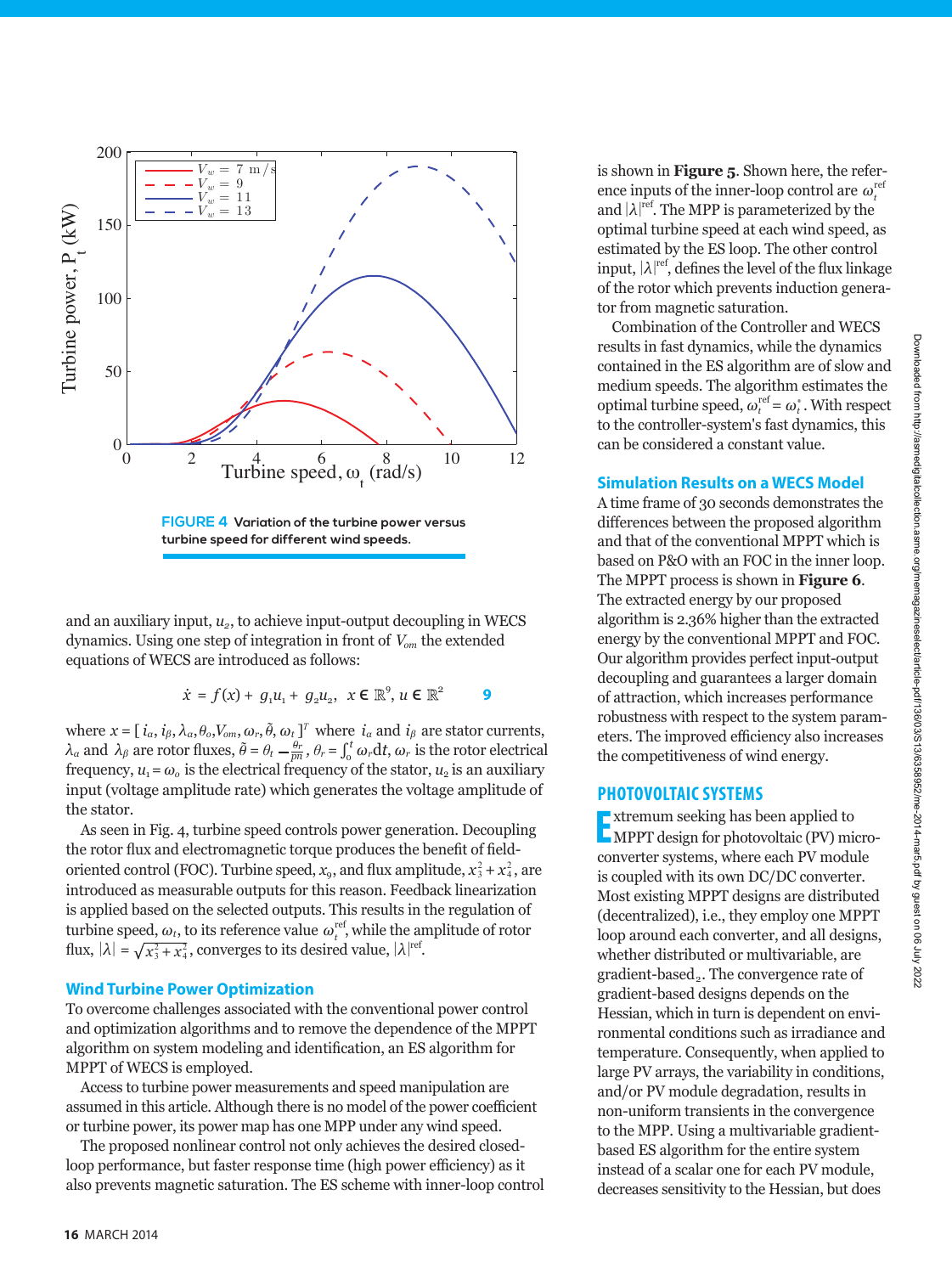

not eliminate this dependence. The Newton-based ES algorithm is used, as it simultaneously employs estimates of the gradient and Hessian in the peak power tracking. The convergence rate of such a design to the MPP is independent of the Hessian, with tunable transient performance that is independent of environmental conditions. Experimental results demonstrate the effectiveness of the proposed algorithm in comparison to existing scalar designs, as well as multivariable, gradient-based ES.

Using a multivariable gradient-based ES MPPT design for the micro-converter architecture, where each PV module is coupled with its own DC/DC converter, reduces the number of required sensors (hardware reduction). Transients under sudden changes in solar irradiance are more uniform as is the environmental temperature in comparison to a scalar gradient-based ES for each PV module. True of gradient-based designs, the convergence to MPP is dependent on the unknown Hessian: it varies with irradiance, temperature, and module degradation and mismatch.

In comparison with the standard gradient-based multivariable extremum seeking, the Newton-based ES removes the dependence of the convergence rate on the unknown Hessian and makes the convergence rate of the parameter estimates userassignable. In particular, all the parameters can be designed to converge with the same speed, yielding straight trajectories to the extremum even with maps that have highly elongated level sets. When applied to the MPPT problem in PV systems, the

method offers the benefit of uniform convergence behavior under a wide range of working conditions that includes temperature and irradiance variations and the non-symmetric power generation of the neighboring PV modules as a result of module degradation or mismatch.

# **FIGURE 6**

**Proposed algorithm, MPPT (solid red); conventional P&O with FOC (dashed blue); maximum power available to the WECS (dashed black) .**

1

#### **Multivariable MPPT of PV Systems**

Conventionally, each DC/DC converter has a MPPT loop to extract maximum power from the PV system (known as power optimizer in industry). The output sides of the converters are connected in series. The PV system is connected to the power grid through a DC/AC inverter, which has its separate controller. Two problems arise here. First, two sensors, current and voltage, are required per module which increase the levelized energy cost. Second, the coupling effect between PV modules is not addressed by this distributed control.

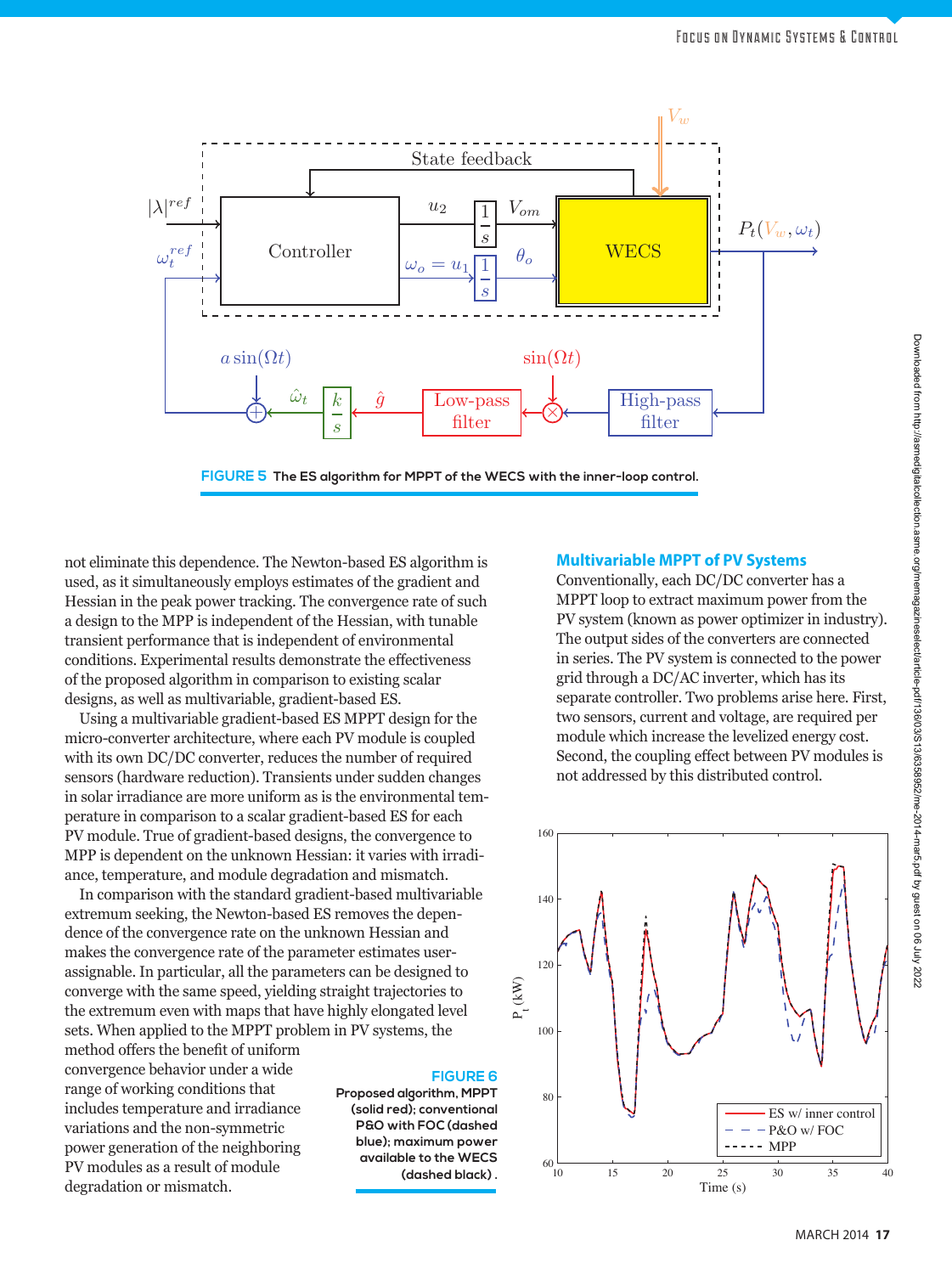

#### **FIGURE 7**

**Multivariable MPPT for a PV system. One MPPT is used for the entire system. Temperature, and irradiance, vary all over the modules.**

**Figure 7** presents a multivariable MPPT based on an ES scheme with the following features:

- $\blacksquare$  As it is applied to micro-converter systems, characterized by non-unimodal power, the design specializes in the issue of module mismatch—for example, different irradiance levels as a result of partially shaded conditions.
- $\blacksquare$  The use of the non-model-based ES technique enables the design to respond robustly even with partial knowledge of system parameters and operating conditions.
- More efficient and cost-effective than a scalar design, the multivariable model requires just 2 sensors—one for the overall PV system current, and another for DC bus voltage—a significant hardware cost reduction.
- $\blacksquare$  Interactions between PV modules are inherent to the multivariable design, so the transient performance is less sensitive to variations in environmental conditions than a corresponding scalar model.

#### **Gradient-Based ES**

Maximizing the power generated by all PV modules is equal to

$$
P = \sum_{i=1}^{n} P_i = V_{dc} I_{dc} .
$$

For a micro-converter structure including *n* PV modules in cascade connection, there exists  $D^* \in \mathbb{R}^n$  such that

$$
\frac{\partial P}{\partial D}(D^*) = 0, \ \frac{\partial^2 P}{\partial D^2}(D^*) = H < 0, \quad H = H^T. \quad \textbf{11}
$$

The multivariable gradient-based ES design to MPPT of the PV system can be used in Fig. 7. The ES gain, *K*, is a positive diagonal matrix, and the perturbation signals are defined as equations **2** and **3**. In particular, the design derives an estimate  $\widehat{G}$ <br>In particular, the design derives an estimate  $\widehat{G}$ 

of the gradient vector by adding the "probing signal" *S*(*t*) to the estimate  $\hat{D} = [\hat{D}_1, \hat{D}_2, \dots, \hat{D}_n]^T$  of the pulse duration vector (of all the DC/DC converters). With no additional information on the Hessian (and also for simplicity), we choose the amplitudes of the probing signals to all be the same value *a*. It can be shown that for a proper set of ES parameters and shown that for a proper set of ES parameters and<br>with  $K > 0$ , the estimate  $\hat{D}$  of the pulse duration vector and the output *P* settle in a small ball around the optimal pulse duration  $D^* = [D_1^*, D_2^*, \cdots, D_n^*]^T$ and the MPP *P*(*D\**), respectively. The lowest probing frequency and its corresponding amplitude define the radius of the ball.

Since the cost function *P* varies with irradiance, temperature, and degradation of the PV modules, so does *H*, and therefore a fixed adaptation gain *K*  results in different (condition dependent) convergence rates for each converter. In order to alleviate the issue of unknown Hessian dependent convergence, we present in the next section a modified version of the multivariable Newton-based ES. The Newton-based algorithm makes the convergence rate of the parameter estimates user-assignable. In particular, all the parameters can be designed to converge with the same speed, yielding straight trajectories to the extremum even with maps that have highly elongated level sets. When applied to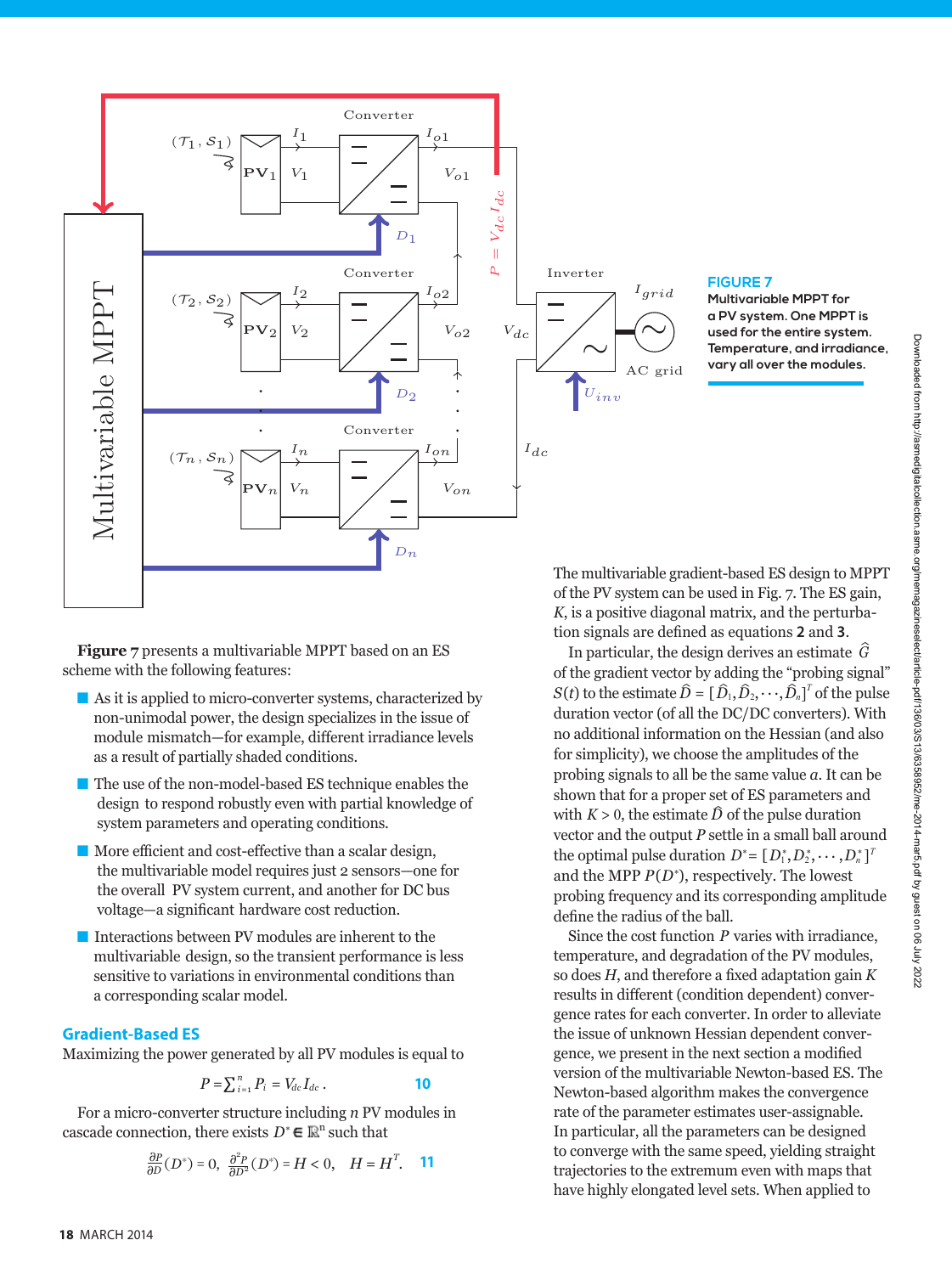



the MPPT problem in PV systems, the method offers the benefit of uniform convergence behavior, under a wide range of working conditions that include temperature and irradiance variations, and under the non-symmetric power generation of the neighboring PV modules as a result of module degradation or mismatch.

#### **Newton-Based ES**

The multivariable Newton-based ES that we propose is shown schematically in **Figure 8**. As is clear from the figure, the proposed scheme extends the gradient-based ES with the estimate of the Hessian. The perturbation matrix is defined as equation **5**.

#### **FIGURE 9 Experimental setup.**

| <b>I</b> DC Bus             | 4 CP 1104                            |
|-----------------------------|--------------------------------------|
| 2 DC/DC Converters, 1 and 2 | 5 Oscope                             |
| 3 PV Panels, 1 and 2        | 6 DS 1104. Simulink and Control Desk |
|                             |                                      |



The goal of the Newton-based design *is* to replace the estimation-error dynamics  $\vec{D} = KH\vec{D}$  with one of the form  $\tilde{D} = -K \Gamma H \tilde{D}$ , where  $\Gamma = H^{-1}$ , that removes the dependence on the Hessian *H*. Calculating *Γ* (estimate of *H*–1 ) in an algebraic fashion creates difficulties when  $\hat{H}$  is close to singularity or is indefinite *H* is close to singularity or is indefinite. To deal with this problem, a dynamic estimator is employed to calculate the<br>inverse of  $\hat{H}$  using a Riccati equation inverse of *H* using a Riccati equation.

 $\mathcal{C}$ onsider the following filter<br> $\dot{\mathcal{H}} = -\rho \mathcal{H} + \rho \hat{H}$ 

$$
\dot{\mathcal{H}} = -\rho \mathcal{H} + \rho \hat{H}
$$
 12

Note that the state of this filter converges<br>to  $\hat{H}$  an estimate of H. Denote  $\Gamma = H^{-1}$ to  $\hat{H}$ , an estimate of *H*. Denote  $\Gamma = H^{-1}$ . Since  $\dot{\Gamma} = -\Gamma \dot{\mathcal{H}} \Gamma$ , then equation **12** is transformed into the differential Riccati equation<br> $\dot{\Gamma} = \rho \Gamma - \rho \Gamma \hat{H}$ 

$$
\dot{\vec{\Gamma}} = \rho \,\vec{\Gamma} - \rho \vec{\Gamma} \hat{H} \vec{\Gamma}.
$$
 13

After a transient, the Riccati equation converges to the actual value of the inverse of Hessian matrix if  $\hat{H}$  is a g inverse of Hessian matrix if *H* is a good estimate of *H*.

The convergence rate of the parameter is independent of the shape of the cost function, and consequently, after transient, when the Hessian is close enough to its actual value, the output power converges to the MPP with the same performance regardless of environmental or mismatch conditions.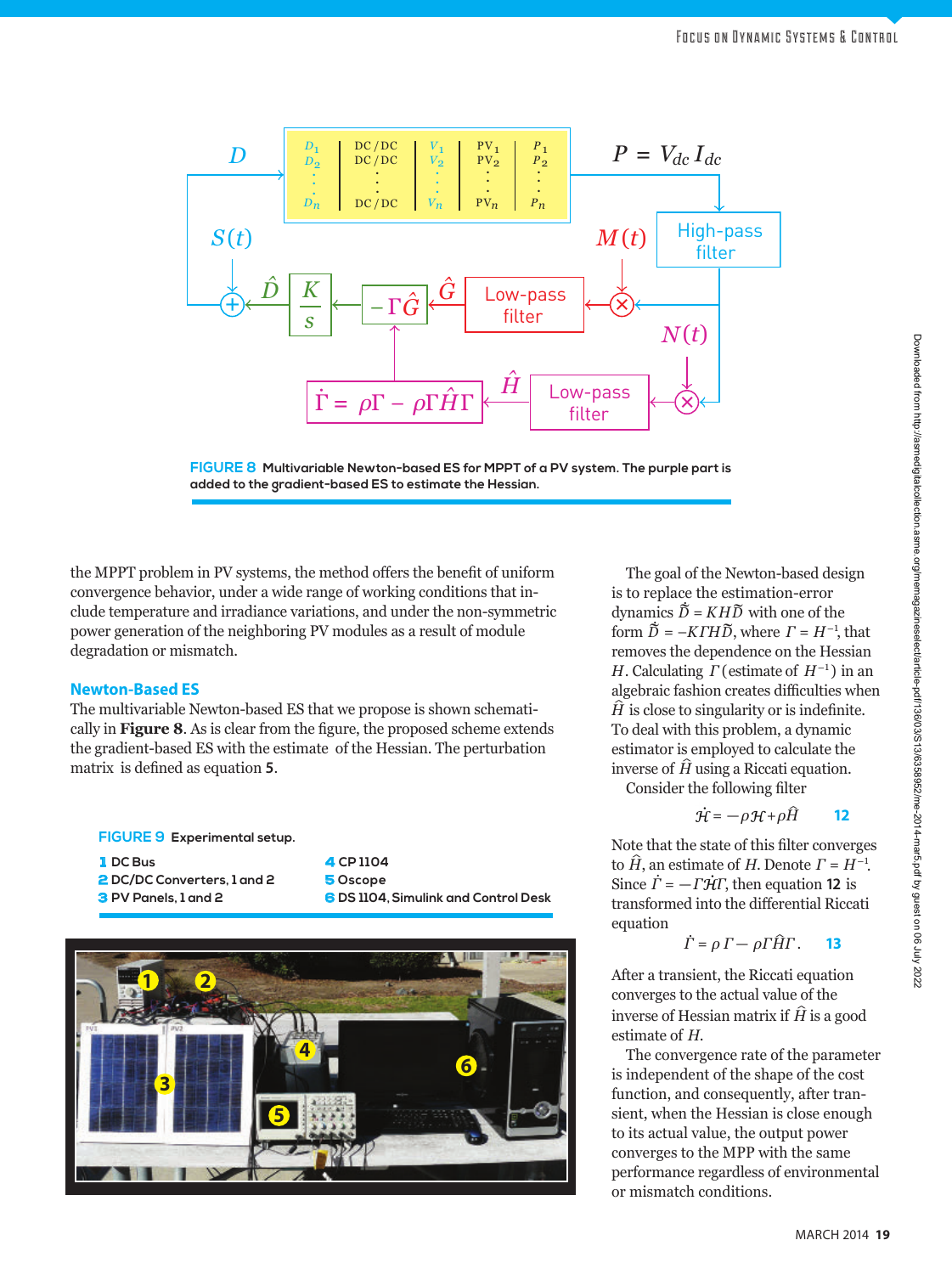



#### **Experimental Results**

To show the effectiveness of the proposed Newton-based design in Fig. 8, and compare its performance with that of the gradient-based design, we present experimental results for a PV system with *n* = 2 cascade modules. The physical hardware setup is shown in **Figure 9**. The temperature of PV modules is 25 °C and the modules are fully exposed to the sun between 0-60 s and 120-180 s. To simulate the effect of partial shading, PV1 is covered with a plastic mat from time 60-120 s. When one module is partially shaded the overall power level decreases. We not only compare the multivariable gradient-based and Newton-based designs, but also the traditional scalar gradient-based design, that has one MPPT loop for each converter.

**Figure 10** shows the performance of the 3 designs, and it is clear that the Newton algorithm recovers from this power level change faster than the other 2 algorithms. While the Newton method has the least steady-state error and uniform response under step down and step up power scenarios, the scalar design has the highest steady-state error and large response time in face of power decrease. The multivariable gradient-based ES performs better than the scalar MPPT under partial shading conditions.

The irradiance level of the partially shaded module is returned to normal level at *t* = 120 s. At this point the Newton scheme shows faster transient in comparison to the similar transient of the multivariable gradient-based ES and the distributed ES. The results demonstrate that the convergence rate of the Newton scheme does not vary largely from step up to step down in power generation, which is not true for the gradient-based and distributed MPPT schemes. Not surprisingly, the experimental results are in keeping with the analytical results.

#### **CONCLUDING REMARKS**

S ince environmental parameters like solar irradiance and wind speed<br>Saffect the power map and maximum power point (MPP) of photovoltaic ince environmental parameters like solar irradiance and wind speed

(PV) and wind energy conversion systems (WECS), we propose extremum-seeking (ES), which is a model-free real-time optimization algorithm, for maximum energy harvest or maximum-power-pointtracking (MPPT) in such systems.

Extremum seeking is effective at guiding the WECS to its MPP in the sub-rated power region. However, the open-loop dynamics of the WECS have slow left half-plane poles that make the response time of the ES even slower. In order to achieve fast closed-loop response and extra features like constant voltage-tofrequency or vector control in the system, we design an inner-loop control based on the field-oriented control (FOC) concept. The combination of the inner-loop controller and the ES algorithm improves the performance of the WECS, as shown by the simulations.

For PVs, we consider the microconverter architecture, where each module is connected to its own DC-DC converter. Conventional designs are scalar. First, they ignore the interaction between modules, and secondly, they require two (sensor) measurements per module. A multivariable design that improves on each of these aspects is